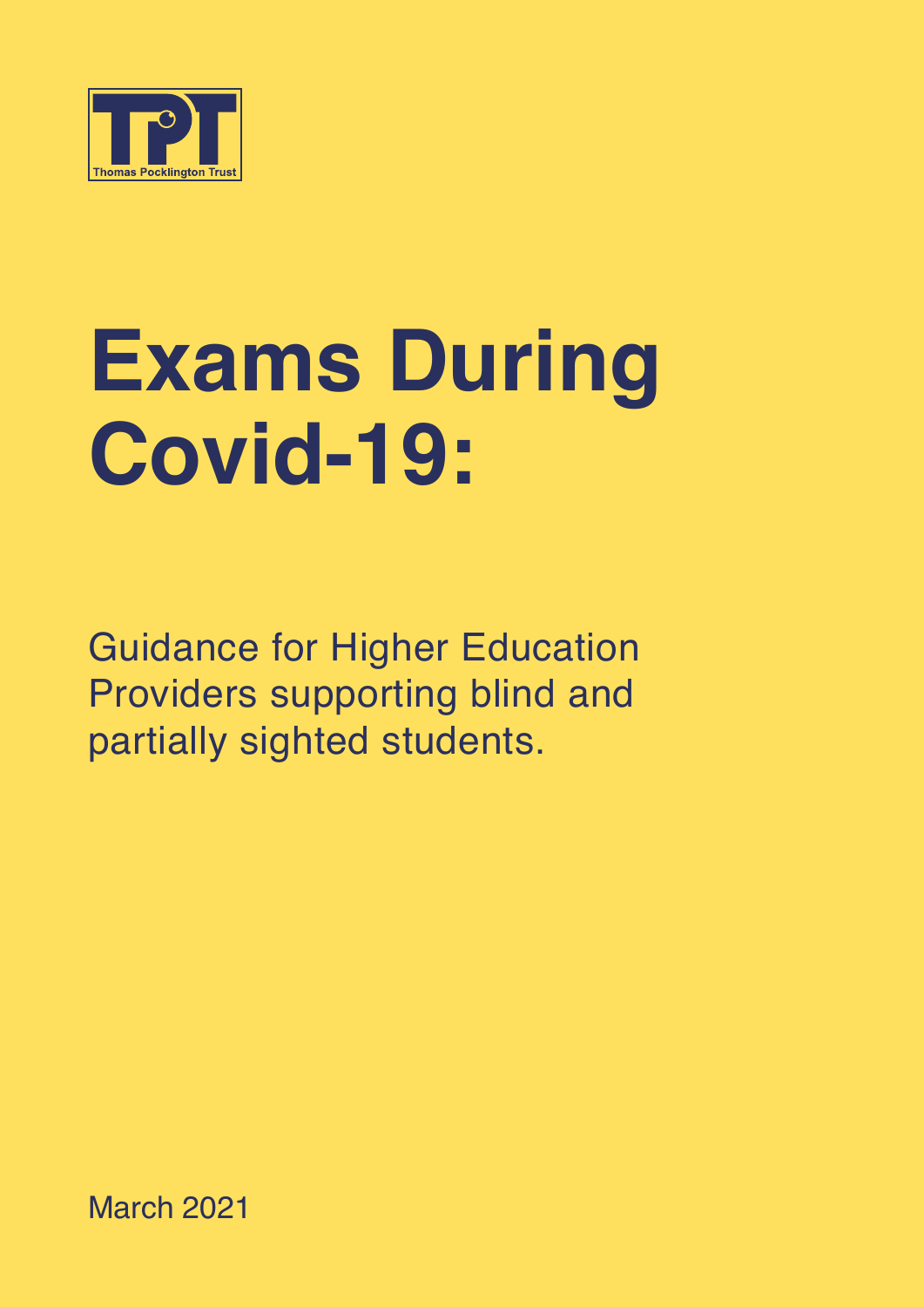# **Exams During Covid-19:**

Covid-19 has resulted in a sharp change to how we live, work and study. Higher Education providers (HEPs) have had to completely review how they deliver courses, including how students are assessed. This has created new challenges for supporting students with additional needs.

This guidance is designed to help staff supporting blind and partially sighted students to anticipate potential barriers, prepare necessary adjustments and to advise on the options available. It covers essential points, including:

- **● Accessibility testing**
- **● Academic support**
- **● Regulatory bodies**
- **● Proctored exams**
- **● Addressing inaccessibility**
- **● Supporting students through remote exams**

This work has been informed by a number of professionals working in the university and disability support sectors. We thank all those who have contributed for sharing their insight and expertise.

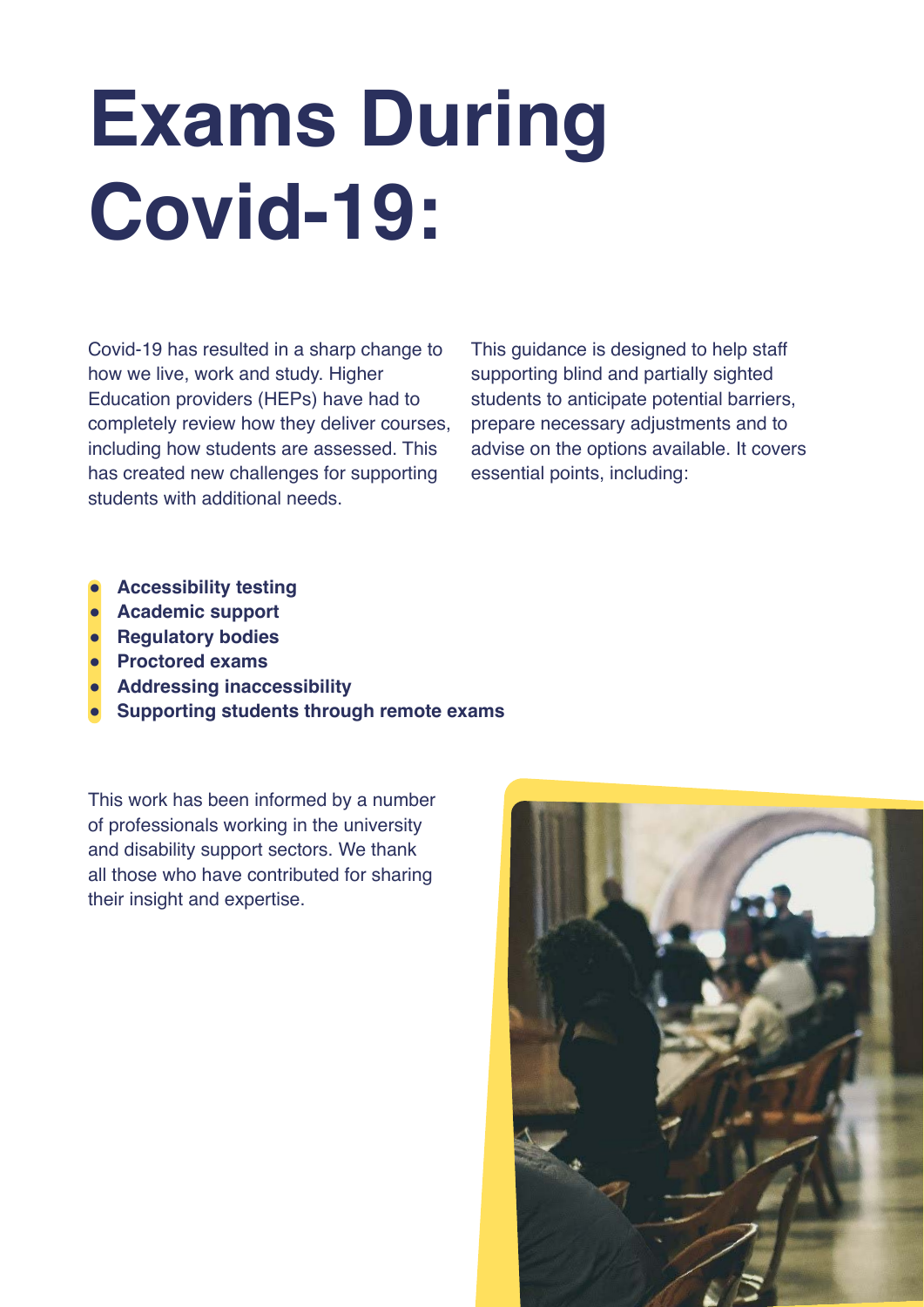## **Contents**

| Professional awarding bodies and regulatory boards  6 |  |
|-------------------------------------------------------|--|
|                                                       |  |

| Scribe, readers, amanuensis or other exam assistants 8 |  |
|--------------------------------------------------------|--|
|                                                        |  |
|                                                        |  |
|                                                        |  |

| Sufficient working set-up in the home environment10 |  |  |
|-----------------------------------------------------|--|--|
|                                                     |  |  |

|--|--|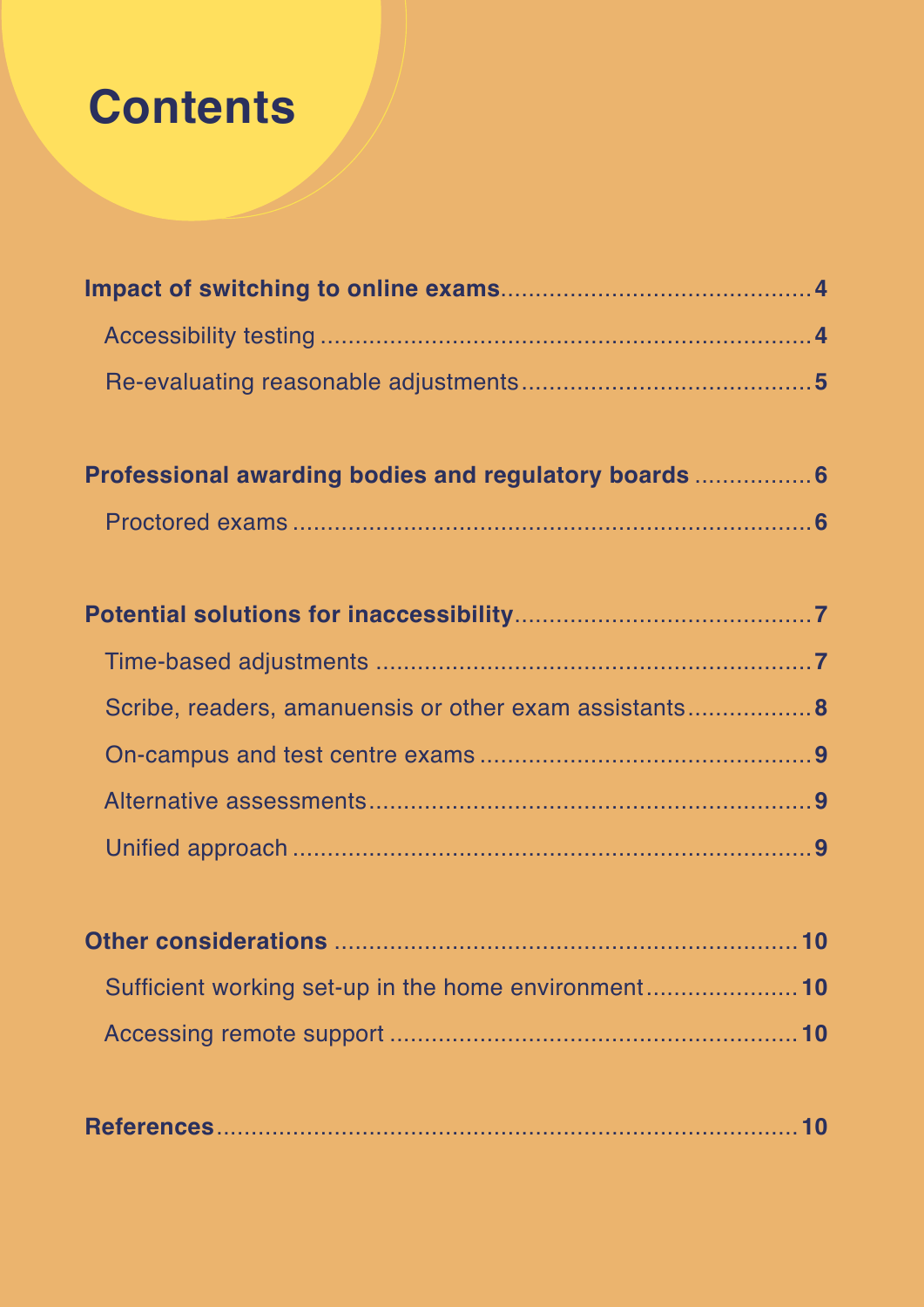## <span id="page-3-0"></span>**Impact of switching to online exams**

The traditional view of how an exam should be conducted has been challenged this year, as staff and academic institutions have had to adapt their practices. Proactiveness and flexibility should be encouraged and supported across the organisation, as new circumstances call for new approaches. Retaining focus on the core purpose of the assessment and the learning outcomes of the course can help revise expectations and adjust to a 'new normal'.

The use of online exam platforms has presented a variety of challenges for blind and partially sighted students. The most common include compatibility with assistive technology, additional eye strain, discomfort due to extended screen time and the replication of on-campus support. When switching to online exams, HEPs should consider:

#### **How has accessibility been tested?**

Any proposed exam platform should be tested for the specific exam style (i.e. multiple-choice questions, data entry, etc.) and the student's individual access needs. 'Accessible' does not always mean 'useable.' The ease of navigation for the student must be considered, especially if graphs or large data sets are used.

Students should be consulted as early as possible to ensure all their needs are considered. Testing and feeding back can be a lengthy process and should be completed on the student's behalf, to reduce the administrative burden and disruption to their studies.

Once fully tested the student should be offered time one-to-one to check that the platform is fully accessible. They should be allowed time to learn how to navigate the platform.

#### **Accessibility Checklist**

- 1. Are there sufficient options for adiusting the colours and contrast on-screen?
- 2. Does the platform offer screen magnification and in sufficient quality?
- 3. Is all of the text (including that in separate boxes or within diagrams) screen reader accessible and formatted correctly to enable easy navigation?
- 4. Question and answer format: where is the answer box in relation to the question? Is it easy to know which aligns with which?
- 5. Is there Alt text or audio description for all visual aids and pictorial representations such as graphs?
- 6. Overall navigation: will the whole exam be presented on one page? How do you navigate between the questions and any supplementary materials such as permitted reading, equations or data sets?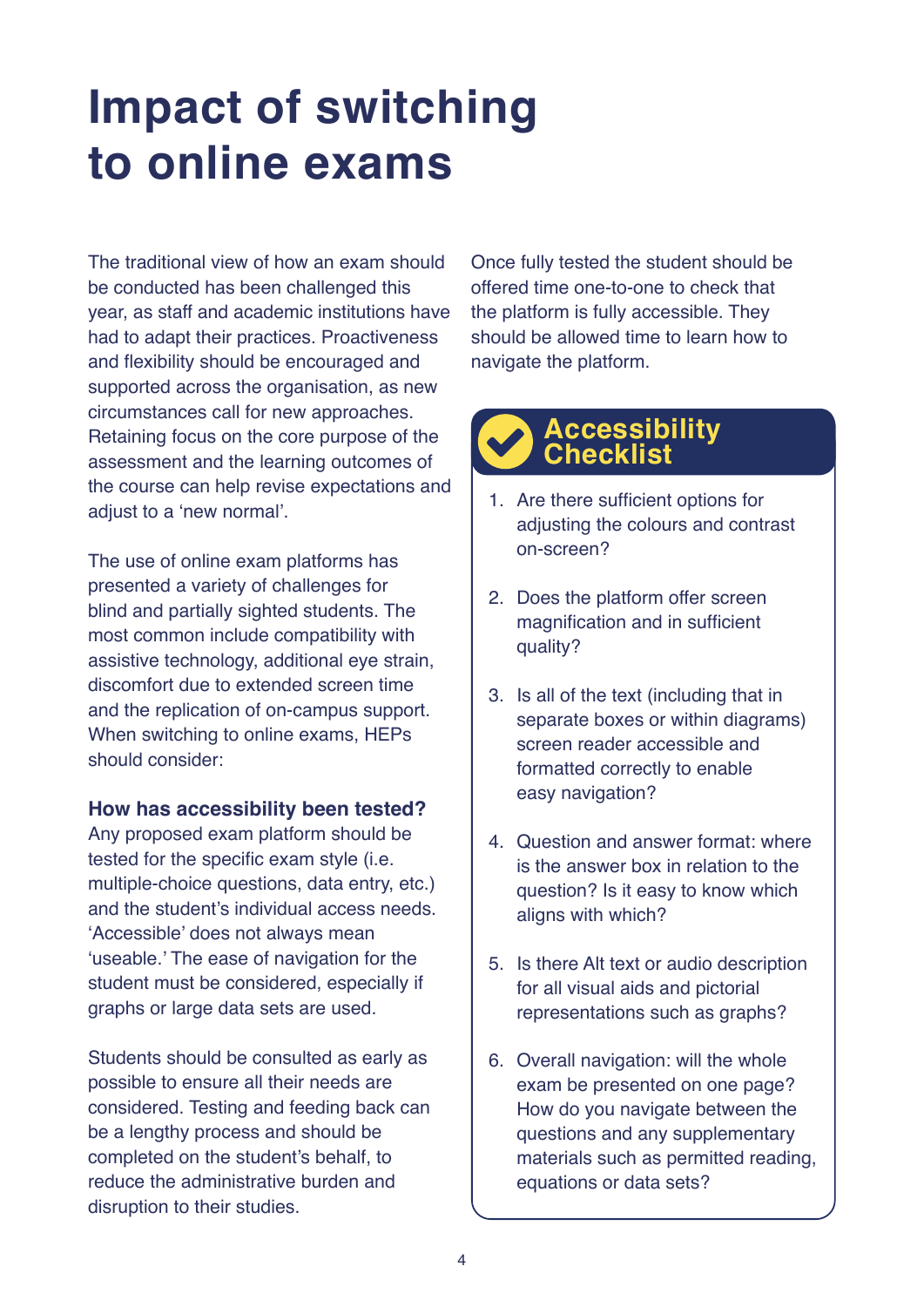### <span id="page-4-0"></span>**How appropriate are reasonable adjustments and other agreed support?**

Any needs assessment and support plans agreed before the introduction of online exams will need to be adapted. It will need to reflect if the student is sitting their exams at a different location, if there is a new exam schedule, or if they are sitting a different style of assessment.



### **Accessibility Checklist**

- 1. How will the support look different? Will this reduce its effectiveness?
- 2. Are there alternatives that fit better with this new way of working?
- 3. Is new equipment needed, such as a secondary screen? Particularly for open book exams.
- 4. What barriers are no longer an issue due to the move online?
- 5. What new barriers are there that need to be addressed?
- 6. Has the student been informed of the exam requirements and format, so they can suggest what support fits them best? Have they been provided an opportunity to trial new methods or exam formats, to understand their needs and preferences?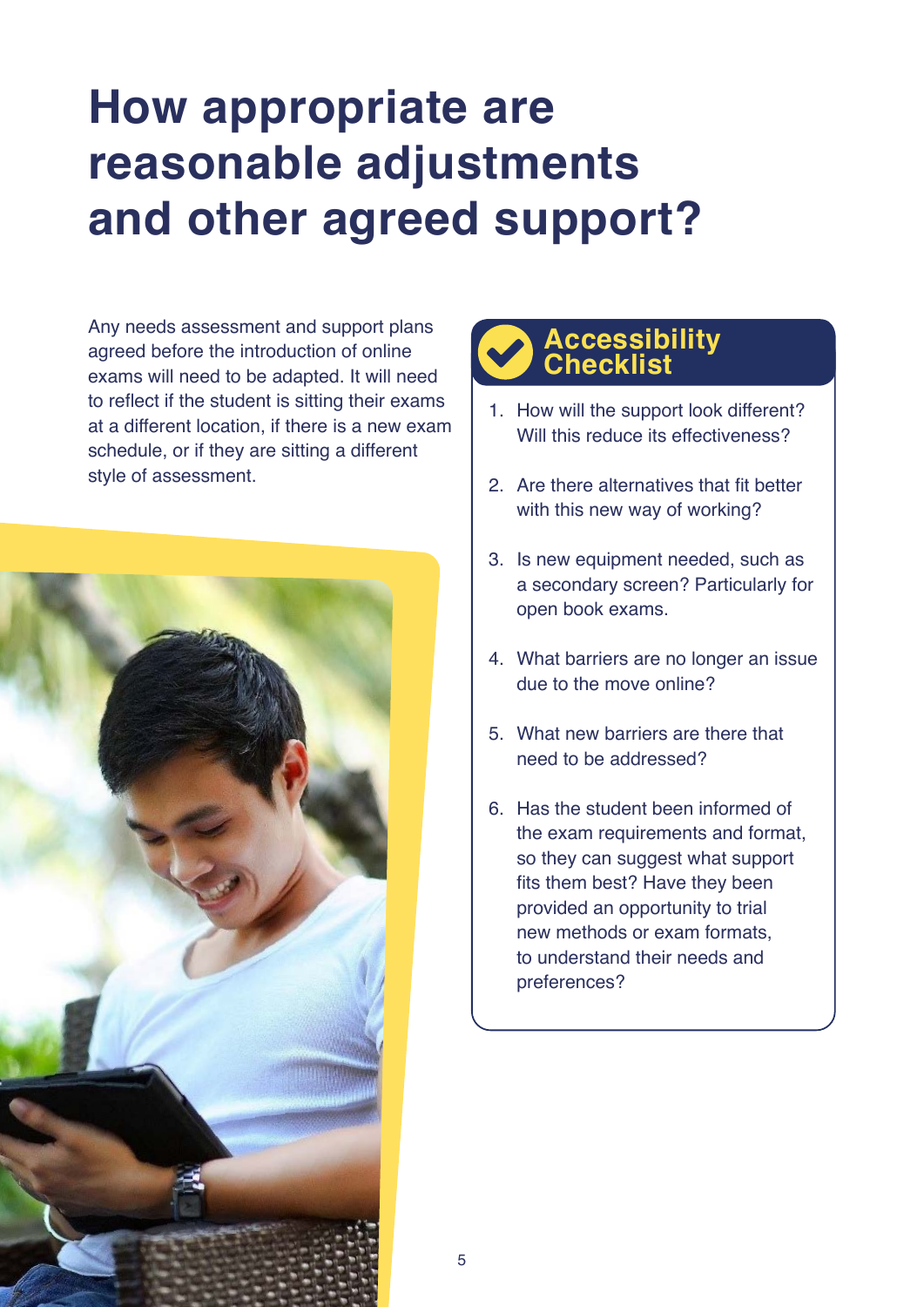### <span id="page-5-0"></span>**Professional awarding bodies and regulatory boards**

For subjects such as Law and Medicine, the regulatory boards adjudicating the exams define what adaptions and adjustments a HEP can implement for their students.

Covid-19 has resulted in some regulators taking an active role in exam delivery. It is vital that HEPs work with regulatory bodies when designing accessible methods of assessment, to advocate for the student and communicate their needs.

**Before suggesting solutions for approval, HEPs should request guidance from the regulatory body. They may have already addressed similar situations with other academic institutions and can share best practice. Having a discussion early, on what is possible can speed up and simplify the process and ensure the student gets the best outcome possible.**

#### **Proctored exams**

Proctored exam platforms restrict the ability to switch between screens during the assessment or to run other software in parallel. This can prevent the student from accessing their assistive technology or permitted materials on-screen.

Some universities have excluded the use of proctored systems for this reason, though they are still used by some professional regulatory bodies. In these cases, alternative methods for completion should be explored, such as verbal submissions. **TOP TIP:**

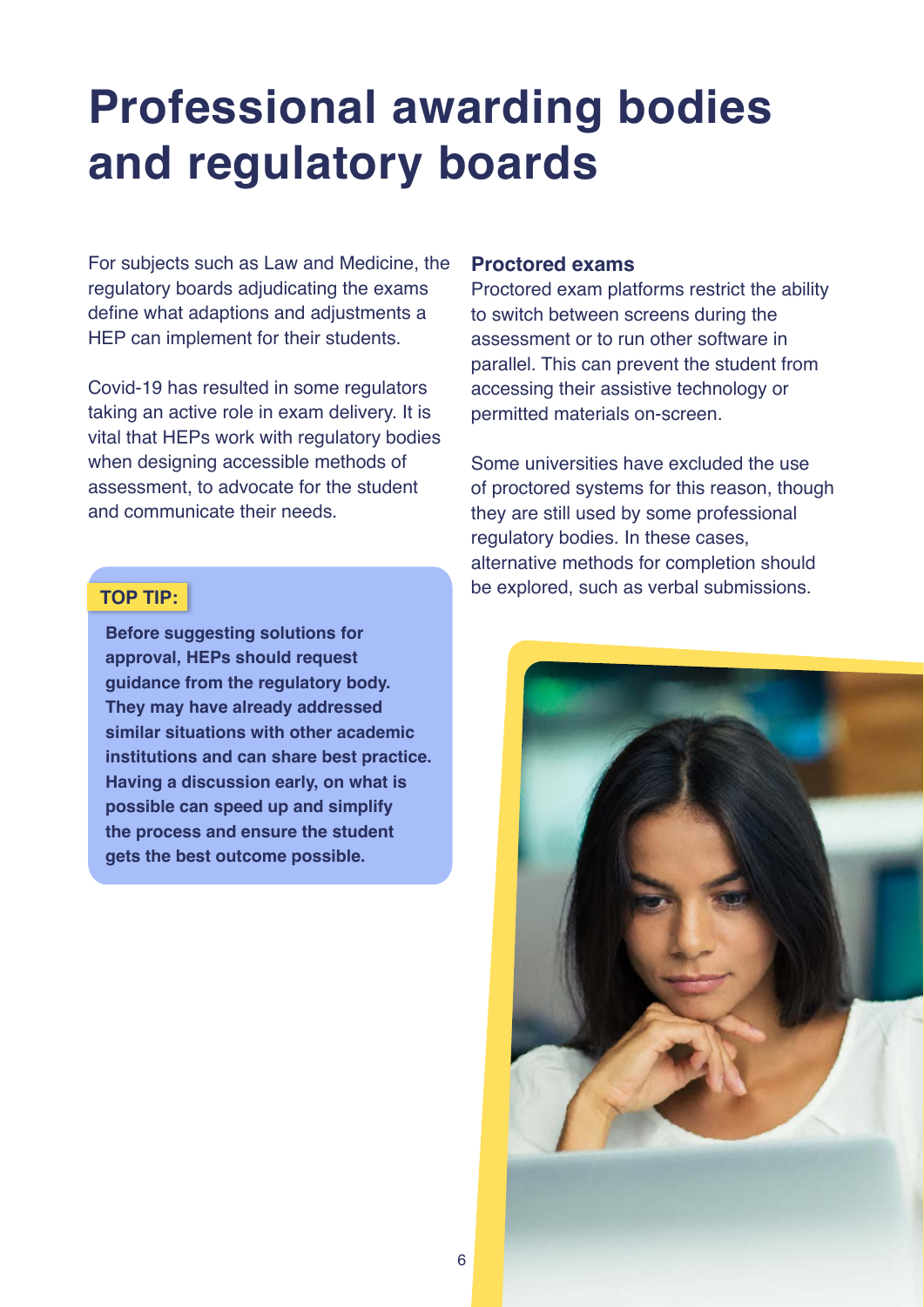## <span id="page-6-0"></span>**Potential solutions for inaccessibility**

Occasionally, it will not be possible for exam platforms to be made accessible, due to technology and time limitations. When this occurs, other methods for completing the exam must be designed.

#### **TOP TIP:**

**The student should be given final say on the suitability of solutions - it is important they are comfortable accessing every part of their exams. They may want to trial sitting the assessment for themselves in advance, to confirm that the platform and any agreed reasonable adjustments meet their accessibility needs.**

### **Time-based adjustments**

Many students have been offered extensions, deferrals or agreed leave as options to mitigate or avoid exam complications due to Covid-19. However, the student should be made aware of the possible impact of each of these decisions:

- **Extensions** of time given to sit exams, particularly when 24 or 48 hours, will mean that periods of rest in between are essential. Prolonged screen time can exacerbate a sight condition and cause eye strain.
- **Deferrals** can mean that students are faced with a later exam period consisting of assessments for multiple terms of study. There is likely to be an overlap of content as one module is still being revised/assessed while teaching has moved on to the next. Additionally, delaying their assessment(s) may impact their graduation date or uptake of placements.
- **Leave** can buy the student and HEP time, but potentially delays course progression. This is likely to have significant financial implications for the student.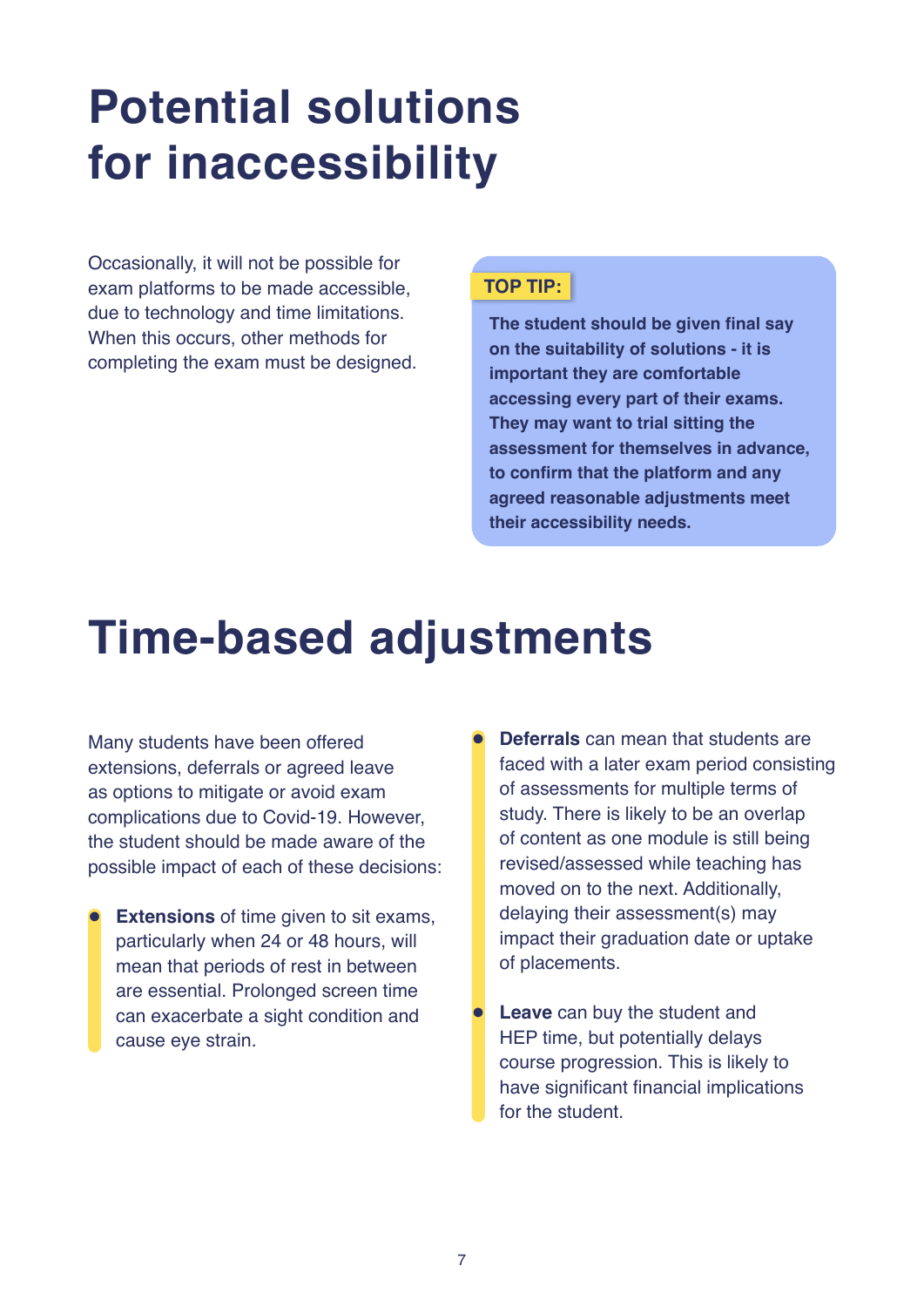### <span id="page-7-0"></span>**Scribe, readers, amanuensis or other exam assistants**

One-to-one help from an exam assistant may be offered to describe inaccessible screen displays and to enter data into the exam platform on behalf of the student. However, it is important to consider these points:

- Exam assistants must be booked by the student for the duration and time they intend to work on the exam paper. If the exam is to be sat over a 24 or 48-hour period, and with limited knowledge of the exam format, it may be difficult to judge when support may be needed and for how long. This also restricts the hours the student can work on the exam in comparison to their peers, as there is limited availability of support out-of-hours.
- **●** Working as an exam assistant in person is very different to providing support online. They may need additional training on how to deliver remote support and the boundaries for what support is allowed.
- The assistant will need to be proficient in using the exam platform, which may require training.
- **Both the student and assistant will** require access to an invigilator during the exam to clarify queries, just as they would on campus. They should also be made aware of any back up support that is available, should difficulties or connectivity issues arise.
- If the student's preferred way of working is to use assistive technology and to work independently, they should be enabled to do this. For some students, relying on an exam assistant when they are not used to this support can cause significant stress and therefore should be the last resort.

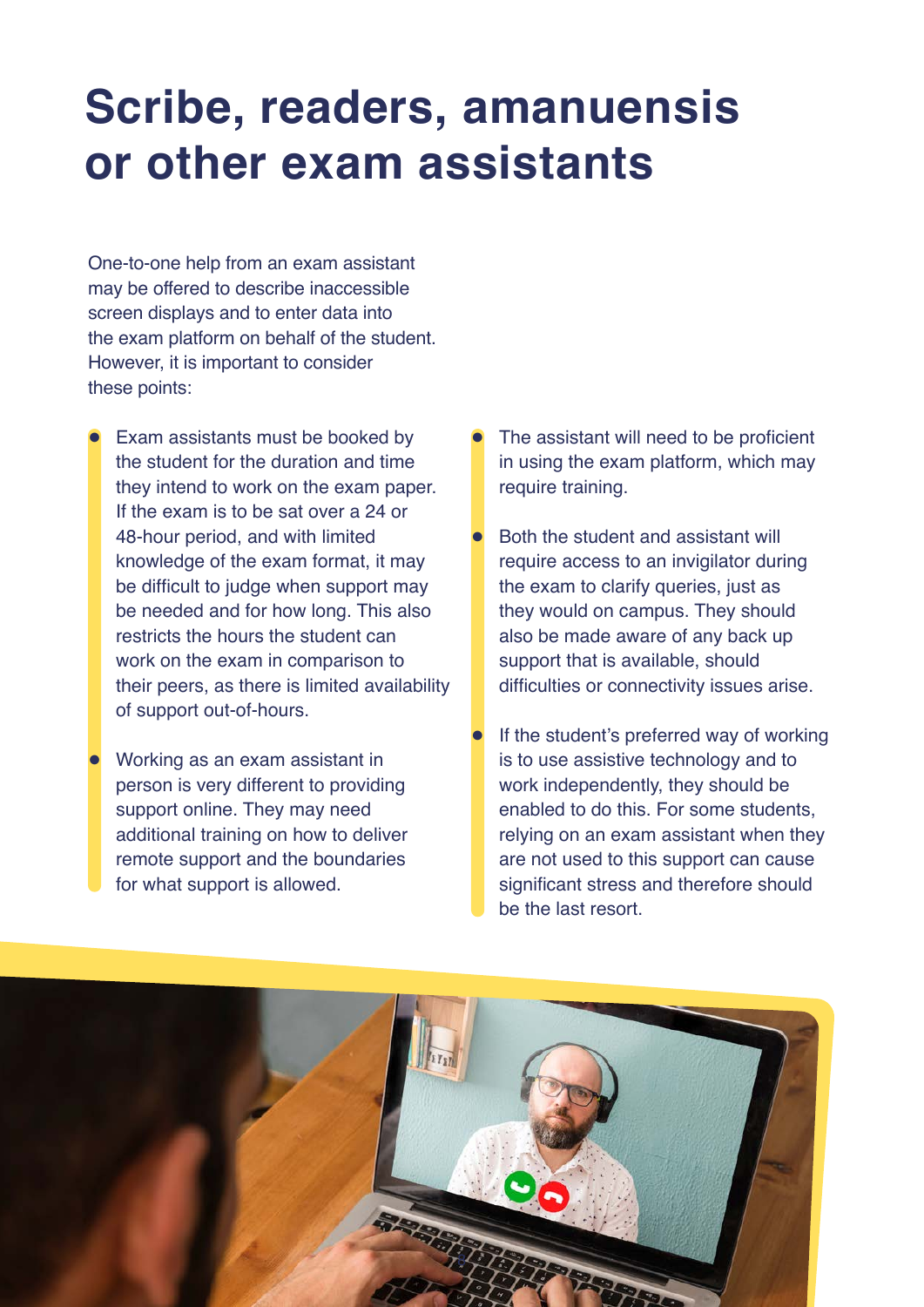### <span id="page-8-0"></span>**On-campus and test centre exams**

If deemed safe, the student may prefer to sit their exam at a test centre. However, the Equality Act (2010) section 92 (5) states a person with a disability should have equal access to the services a HEP provides or offers to provide. The additional health risk and anxiety caused by travelling, particularly for those reliant on public transport, means HEPs must also provide them an option to avoid these risks and to be assessed remotely like their peers.

### **Unified approach**

Wherever possible, students should have one method agreed for all their exams. This will cut down on time spent testing, reviewing and adjusting to new processes. Additionally, there should be consistency across the HEP, with an acceptable standard of accessibility defined and a process applied to all assessment design. Defining this in advance can be helpful for anticipating barriers and to which to refer back when issues arise.

### **Alternative assessments**

If it is proving difficult to adapt the prescribed exam, an equivalent assessment should be designed for the student. In line with the Equality Act (2010) section 96 (8), the student should be judged against the same competency standards, but the method in which they demonstrate their abilities should be adjusted to minimise any disadvantage resulting from their disability. Focussing on the true purpose of the exam helps evaluate other methods for measuring abilities, reassess what must be controlled and ensure the new assessment is just as effective and reliable [2].

Examples of suitable alternative assessments may include coursework, verbal responses or a presentation.

#### **TOP TIP:**

**Avoid making assumptions about what students might need and discuss the matter with them directly. The student should meet with the exams officer and module lead (or other person designing the assessment) to discuss the requirements of the assessments and the alternative adjustments that could be made. They can then be fully informed and evaluate all options available to them.**

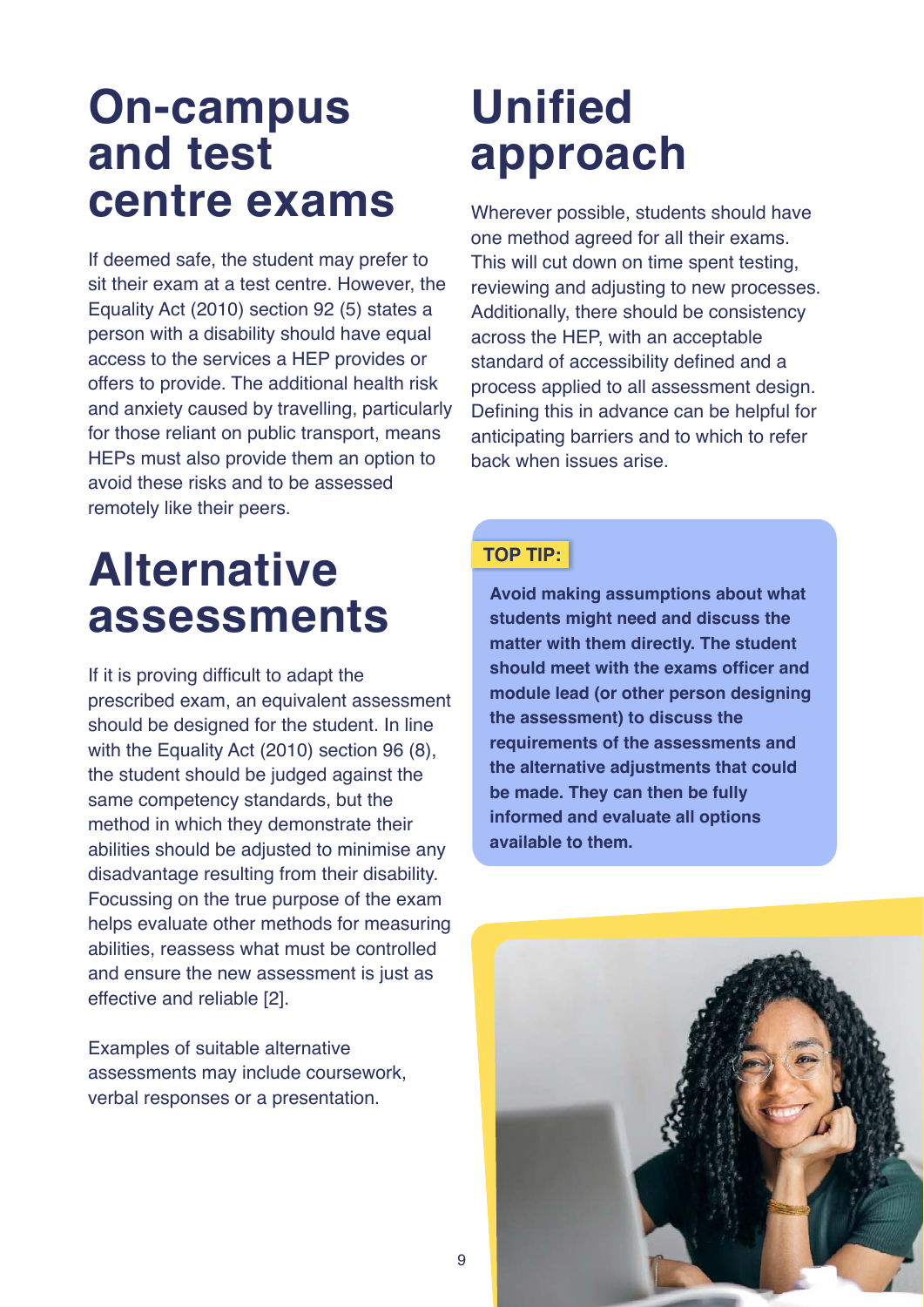### <span id="page-9-0"></span>**Other considerations**

Once the mode of assessment has been decided and accessibility has been ensured, the student can confidently start preparing for their exams. However, there will need to be further steps taken to ensure that the exam runs smoothly on the day.

#### **Sufficient working set-up in the home environment**

Students may rely on university facilities for the completion of online work, or have difficulty establishing a good working environment at home.

Students may need help getting equipment to their home address, especially if they are international students who are now studying at home.

They may require support to ensure they can sit their exams undisturbed, or to maintain sufficient internet connection. This will impact their ability to prepare for and complete their exams, so this should be addressed as early as possible.

#### **Accessing remote support**

The student should be made aware of who they can contact if they experience issues

during the exam, require IT support or have queries when navigating the platform. Messages sent through the exam platform or other online channel may not be accessible. Often pop-up notifications are undetectable for screen readers or are not visible due to screen magnification.

#### **TOP TIP:**

**Students should be asked their preferred communication channels, so that all messages from support staff or invigilators can be communicated in a way that is accessible and prominent throughout the exam.**

#### **Further support**

Do you have any further questions? Do you have experience supporting blind and partially sighted students through this difficult time? If you are aware of barriers not covered here, or ideas that may help others looking for ways to address them, we would love to hear from you! – **studentsupport@pocklington-trust.org.uk**

**References** Helpful resources for learning more about accessibility adjustments: **An article demonstrating the impact of visual adjustments:** [https://webdesign.tutsplus.com/articles/accessibility-basics-designing-for-visual-impairment--cms-27634?fbclid=Iw](http://webdesign.tutsplus.com/articles/accessibility-basics-designing-for-visual-impairment--cms-27634?fbclid=IwAR0RiiZPV2JMZSsSMJMUTUSh3RCEflqXpvVNLa64N7TB74vZYypDF9bJzg) [AR0RiiZPV2JMZSsSMJMUTUSh3RCEflqXpvVNLa64N7TB74vZYypDF9bJzg](http://webdesign.tutsplus.com/articles/accessibility-basics-designing-for-visual-impairment--cms-27634?fbclid=IwAR0RiiZPV2JMZSsSMJMUTUSh3RCEflqXpvVNLa64N7TB74vZYypDF9bJzg)

**The A11Y project, with a range of resources covering the laws and guidelines for accessibility and how to implement best practice:** [https://www.a11yproject.com/](http://www.a11yproject.com/)

**For evidence and further information, please see the 'Understanding the interaction of competence standards and reasonable adjustments' document, available at:** [www.advance-he.ac.uk/knowledge-hub/understanding-interaction](http://www.advance-he.ac.uk/knowledge-hub/understanding-interaction-competence-standards-and-reasonable-adjustments)[competence-standards-and-reasonable-adjustments](http://www.advance-he.ac.uk/knowledge-hub/understanding-interaction-competence-standards-and-reasonable-adjustments)